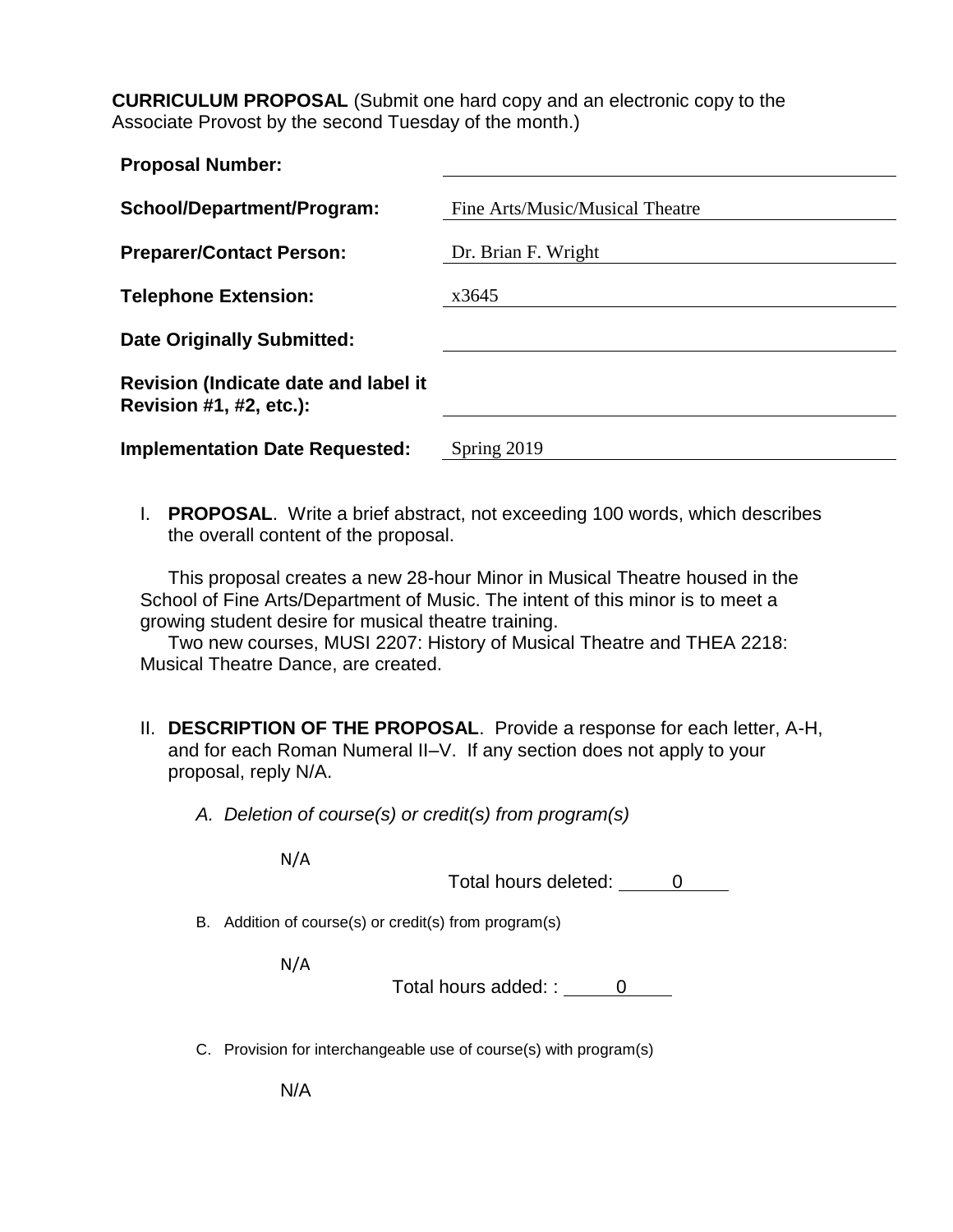D. Revision of course content. Include, as an appendix, a revised course description, written in complete sentences, suitable for use in the university catalog.

N/A

E. Other changes to existing courses such as changes to title, course number, and elective or required status.

N/A

- F. Creation of new course(s). For each new course
	- 1. Designate the course number, title, units of credit, prerequisites (if any), ownership (FSU or shared) and specify its status as an elective or required course. If you are creating a shared course, attach a memo from the Deans of the affected Schools explaining the rationale for the course being shared.

MUSI 2207: History of Musical Theatre Prerequisites – None FSU owned Required by the Musical Theatre program

THEA 2218: Musical Theatre Dance Prerequisites – None FSU owned Required by the Musical Theatre program

2. Include, as an appendix, a course description, written in complete sentences, suitable for use in the college catalog.

SEE APPENDIX C

3. Include, as an appendix, a detailed course outline consisting of at least two levels.

SEE APPENDIX D

4. In order to meet the requirements as outlined in Goal One of the Strategic Plan, please include Outcome Competencies and Methods of Assessment as an appendix. Examples are available upon request from the Chair of the Curriculum Committee.

### SEE APPENDIX E

G. Attach an itemized summary of the present program(s) affected, if any, and of the proposed change(s).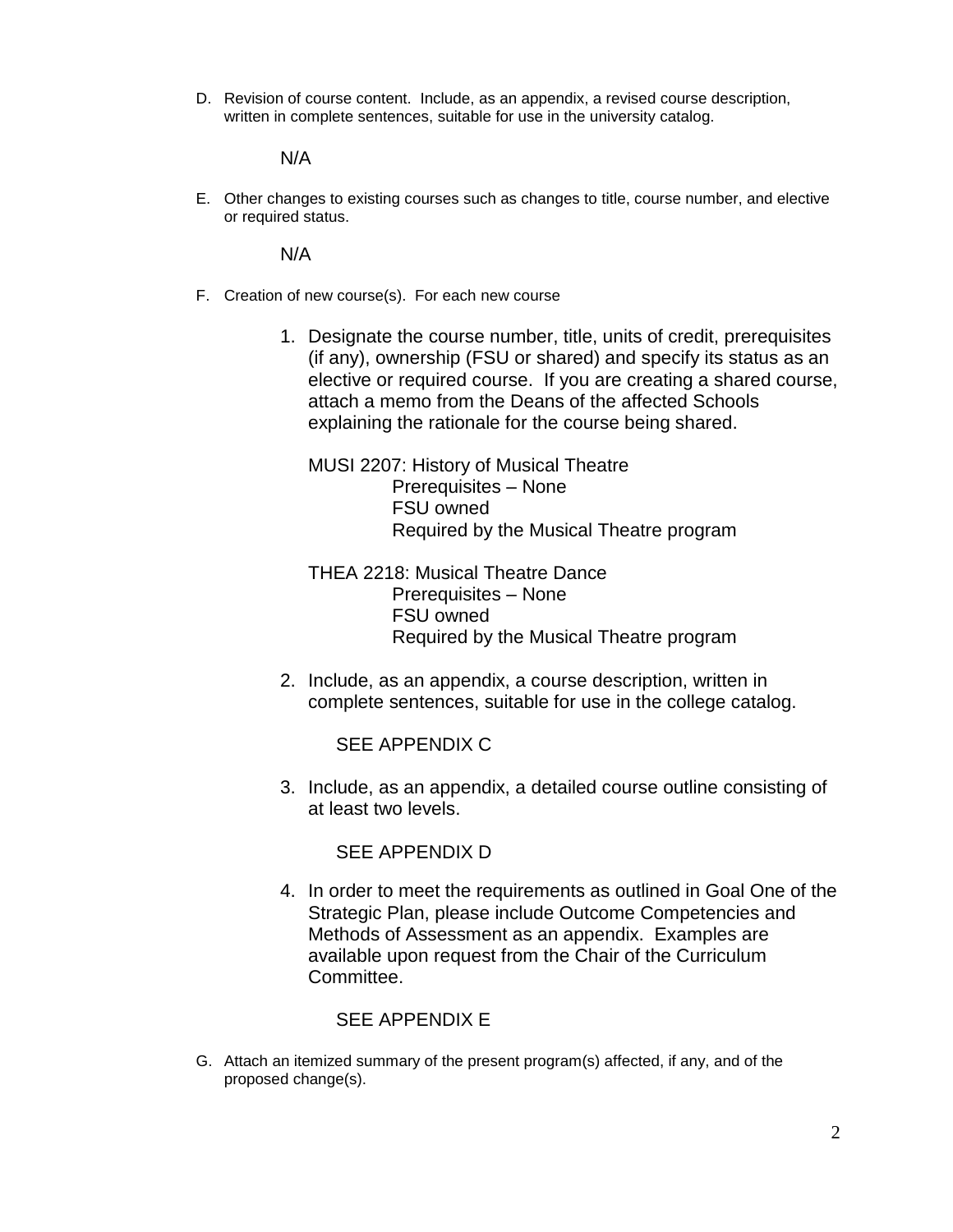Describe how this proposal affects the hours needed to complete this program. Specifically, what is the net gain or loss in hours? Use the format for Current and Proposed Programs in Appendix A.

N/A

#### III. **RATIONALE FOR THE PROPOSAL**.

**A. Quantitative Assessment**: Indicate the types of assessment data, i.e., surveys, interviews, capstone courses, projects, licensure exams, nationally-normed tests, locally developed measurements, accreditation reports, etc., that were collected and analyzed to determine that curricular changes were warranted. Quantitative data is preferred.

During discussions with prospective recruits and with incoming freshmen, both music and theatre faculty are continually asked about what programs we offer for students interested in musical theatre? We currently do not offer any; the music and theatre degrees are separate tracks and students interested in musical theatre instead are forced to choose between one or the other. This proposal creates a minor in musical theatre based on standards set by the National Association of Schools of Theatre (NAST). Housed in the department of music, this minor would be open both to theatre majors and to the general campus.

There is a need for this type of program in our state. The only two universities in West Virginia that offer degrees in musical theatre are WVU and WV Wesleyan, and even so, those are both full Bachelor's degrees; no local institution offers a musical theatre minor. This is a unique opportunity to set ourselves apart from our peer institutions in the region.

Offering this minor would allow us to increase our enrollment in the School of Fine Arts and bring students to Fairmont State who might otherwise matriculate to another institution.

**B. Qualitative Assessment**: Based upon the assessment data above, indicate why a curricular change is justified. Indicate the expected results of the change. Be sure to include an estimate of the increased cost, or reduction in cost of implementation. FOR EXAMPLE: Will new faculty, facilities, equipment, or library materials be required?

We have received repeated requests, both from current and prospective students, for a program of study in musical theatre. There are very few such program available across the state, and most do not accommodate students who would prefer a musical theatre minor.

A musical theatre minor is a powerful recruiting tool that will bring more students into fine arts programs, increase enrollment across campus, and raise our institution's visibility across the state.

All of this could be accomplished with minimal changes to the existing fine arts curriculum. Only two new courses would need to be created: MUSI 2207: History of Musical Theatre and THEA 2218: Musical Theatre Dance. MUSI 2207 would be taught by Prof. Brian F. Wright as part of his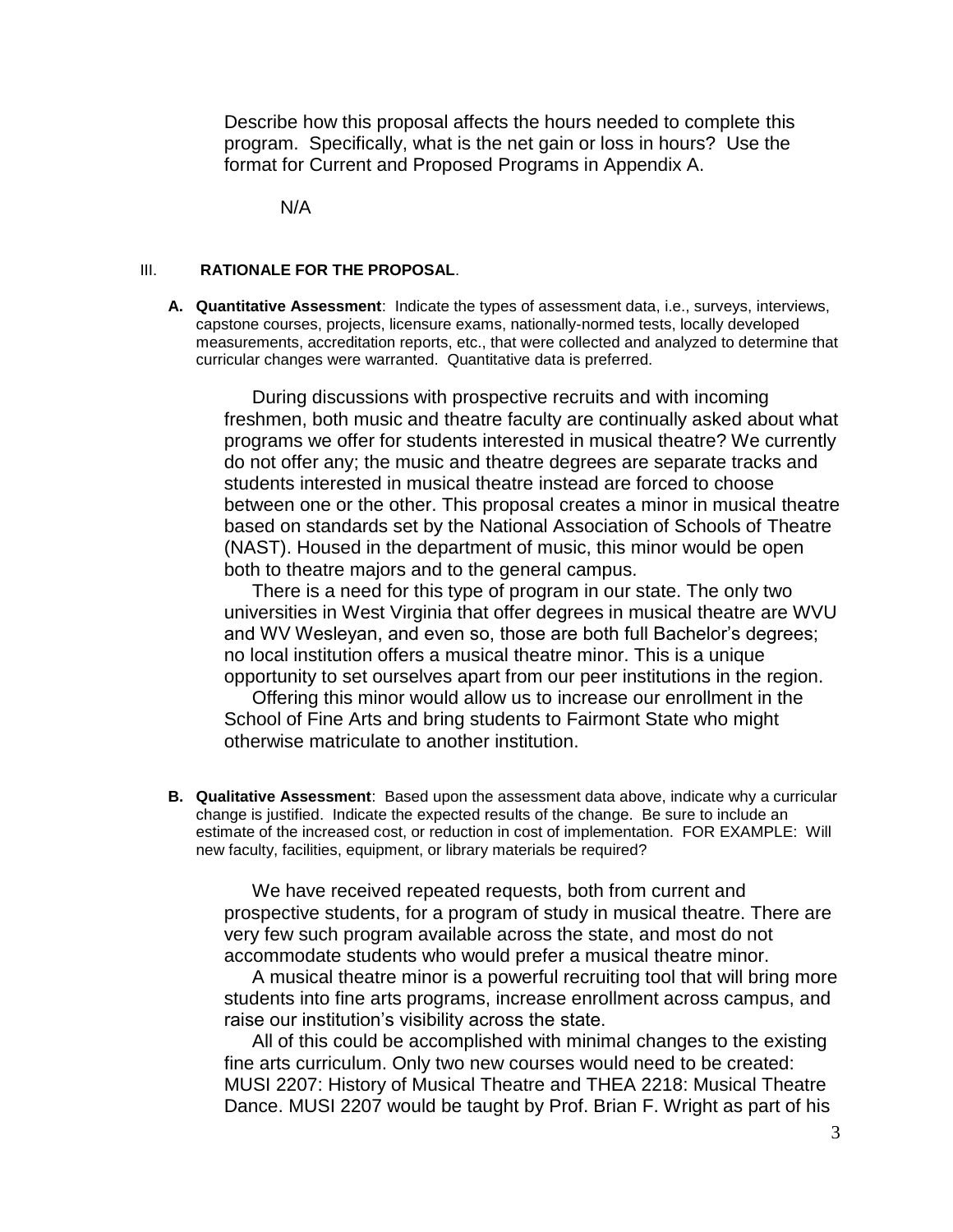regular course load; the course would also be open to the wider campus and we have already sought approval for the course to be added to the general studies curriculum. THEA 2218 would require hiring an adjunct faculty member to teach one course per semester. If the program becomes even more successful than anticipated, another adjunct faculty member may be required to handle the amount of vocal lessons.

**C.** Should this proposal affect any course or program in another school, a memo must be sent to the Dean of each school impacted and a copy of the memo(s) must be included with this proposal. In addition, the Deans of the affected schools must sign below to indicate their notification of this proposal.

By signing here, you are indicating your college's/school's notification of this proposal.

| College/School | Dean | <b>Signature</b> |
|----------------|------|------------------|
|                |      |                  |
|                |      |                  |
|                |      |                  |
|                |      |                  |
|                |      |                  |

**D.** Should this proposal affect any course to be added or deleted from the general studies requirements, a memo from the chair of the General Studies Committee indicating approval of the change must be included with this proposal.

### SEE APPENDIX F

**E.** ADDITIONAL COMMENTS.

### SEE APPENDIX G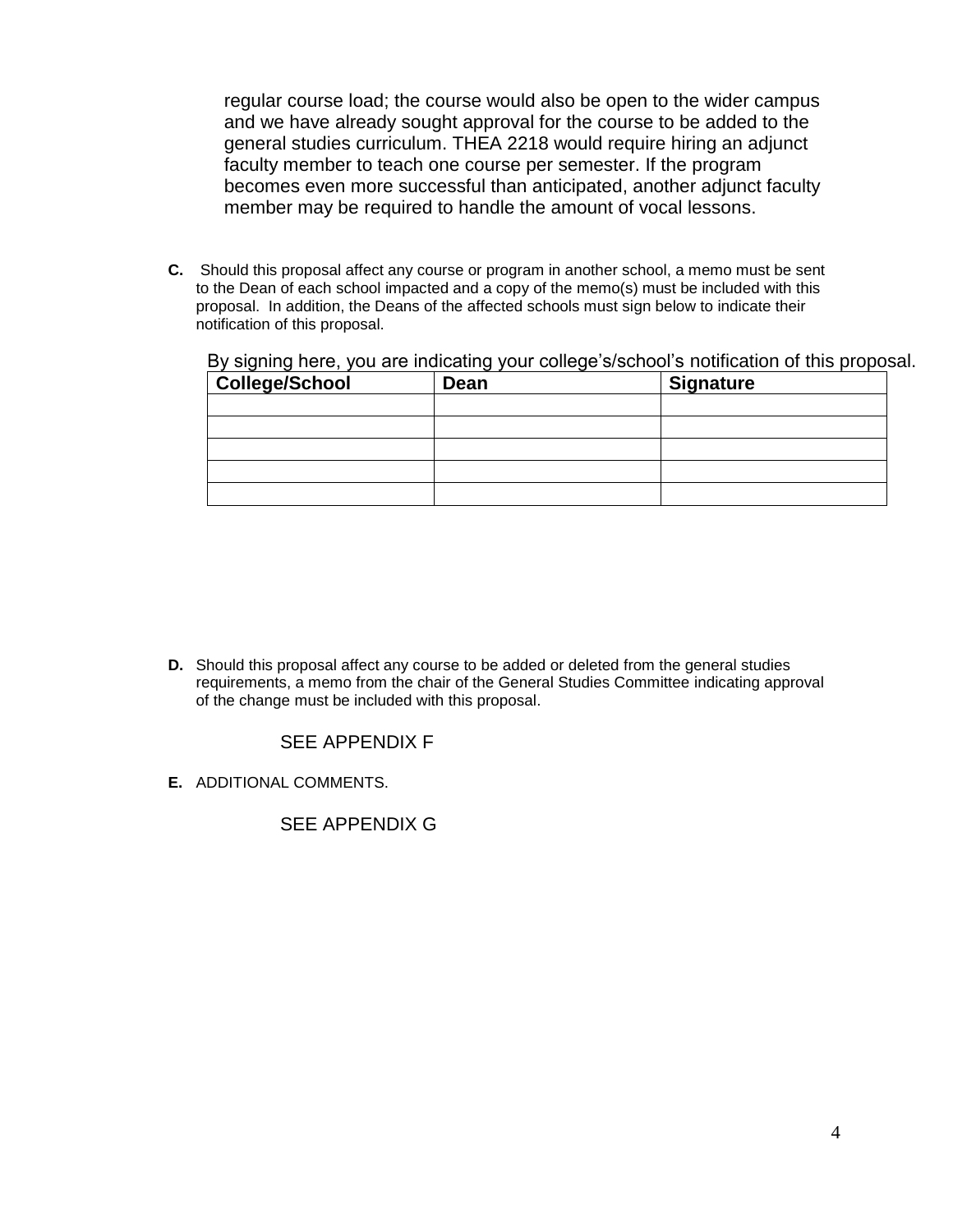# **APPENDIX A** Minor in Musical Theatre Proposed Program

| <b>Required Minor Courses</b> |                                             | <b>HRS</b>     |
|-------------------------------|---------------------------------------------|----------------|
|                               | MUSI 1102: Introduction to Keyboard I       | 1              |
|                               | MUSI 1104: Functional Piano I               | 1              |
|                               | MUSI 1108: Beginning Theory                 | $\overline{2}$ |
|                               | MUSI 1113: Theory I                         | 3              |
|                               | MUSI 1114: Aural Skills I                   | 1              |
|                               | MUSI 1139: Voice Class                      | $\mathbf{1}$   |
|                               | MUSI 1140: Music Private Lessons (taken 3x) | 3              |
|                               | MUSI 1167: Collegiate Singers (taken 2x)    | $\overline{2}$ |
|                               | MUSI 2207: History of Musical Theatre       | 3              |
|                               | THEA 1114: Body Training & Stage Movement   | 3              |
|                               | THEA 2218: Musical Theatre Dance (taken 3x) | 3              |
|                               | THEA 2230: Acting                           | 3              |
|                               | THEA 2238: Acting Workshop I (taken 2x)     | $\overline{2}$ |
| <b>TOTAL Req. Minor</b>       |                                             | 28             |
| <b>Courses</b>                |                                             |                |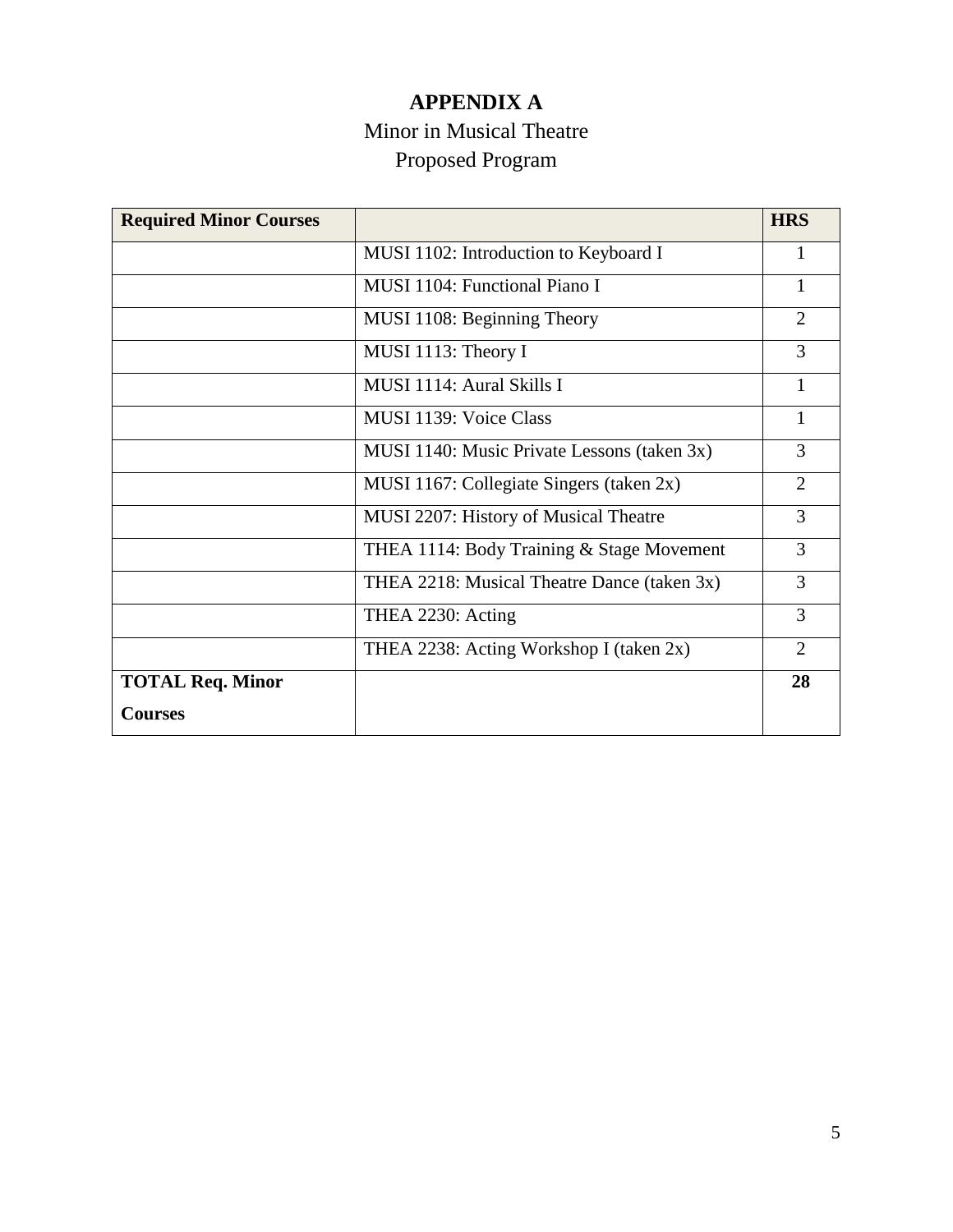## **APPENDIX B**

# *Minor in Musical Theatre* Proposed Model Schedule

| <b>Spring 1st Year</b>                |                |
|---------------------------------------|----------------|
|                                       |                |
| MUSI 1102: Introduction to Keyboard I | 1              |
| MUSI 1108: Beginning Theory           | $\overline{2}$ |
| MUSI 1139: Voice Class                | 1              |
| MUSI 1167: Collegiate Singers         | 1              |
| THEA 1114: Body Training & Stage      | 3              |
| Movement                              |                |
|                                       |                |
| Total:                                | 8              |

| Fall 2 <sup>nd</sup> Year     |   |
|-------------------------------|---|
|                               |   |
| MUSI 1104: Functional Piano I | 1 |
| MUSI 1113: Theory I           | 3 |
| MUSI 1114: Aural Skills I     |   |
| MUSI 1140: Music Private      |   |
| Lessons                       |   |
| THEA 2238: Acting Workshop I  | 1 |
| THEA 2218: Musical Theatre    |   |
| Dance                         |   |
| THEA 2230: Acting             |   |
| Total:                        |   |

| Fall 3rd Year                |  |
|------------------------------|--|
|                              |  |
| MUSI 1140: Music Private     |  |
| Lessons                      |  |
| THEA 2238: Acting Workshop I |  |
| THEA 2218: Musical Theatre   |  |
| Dance                        |  |
|                              |  |
| Total:                       |  |

| Fall 2 <sup>nd</sup> Year     |    | Spring 2 <sup>nd</sup> Year           |   |
|-------------------------------|----|---------------------------------------|---|
|                               |    |                                       |   |
| MUSI 1104: Functional Piano I |    | MUSI 1140: Music Private Lessons      |   |
| MUSI 1113: Theory I           | 3  | MUSI 1167: Collegiate Singers         |   |
| MUSI 1114: Aural Skills I     |    | MUSI 2207: History of Musical Theatre | 3 |
| MUSI 1140: Music Private      |    | THEA 2218: Musical Theatre Dance      |   |
| Lessons                       |    |                                       |   |
| THEA 2238: Acting Workshop I  |    |                                       |   |
| THEA 2218: Musical Theatre    |    |                                       |   |
| Dance                         |    |                                       |   |
| THEA 2230: Acting             | 3  |                                       |   |
| Total:                        | 11 | Total:                                | 6 |

Total: 3 **Minor Total Hours: 28**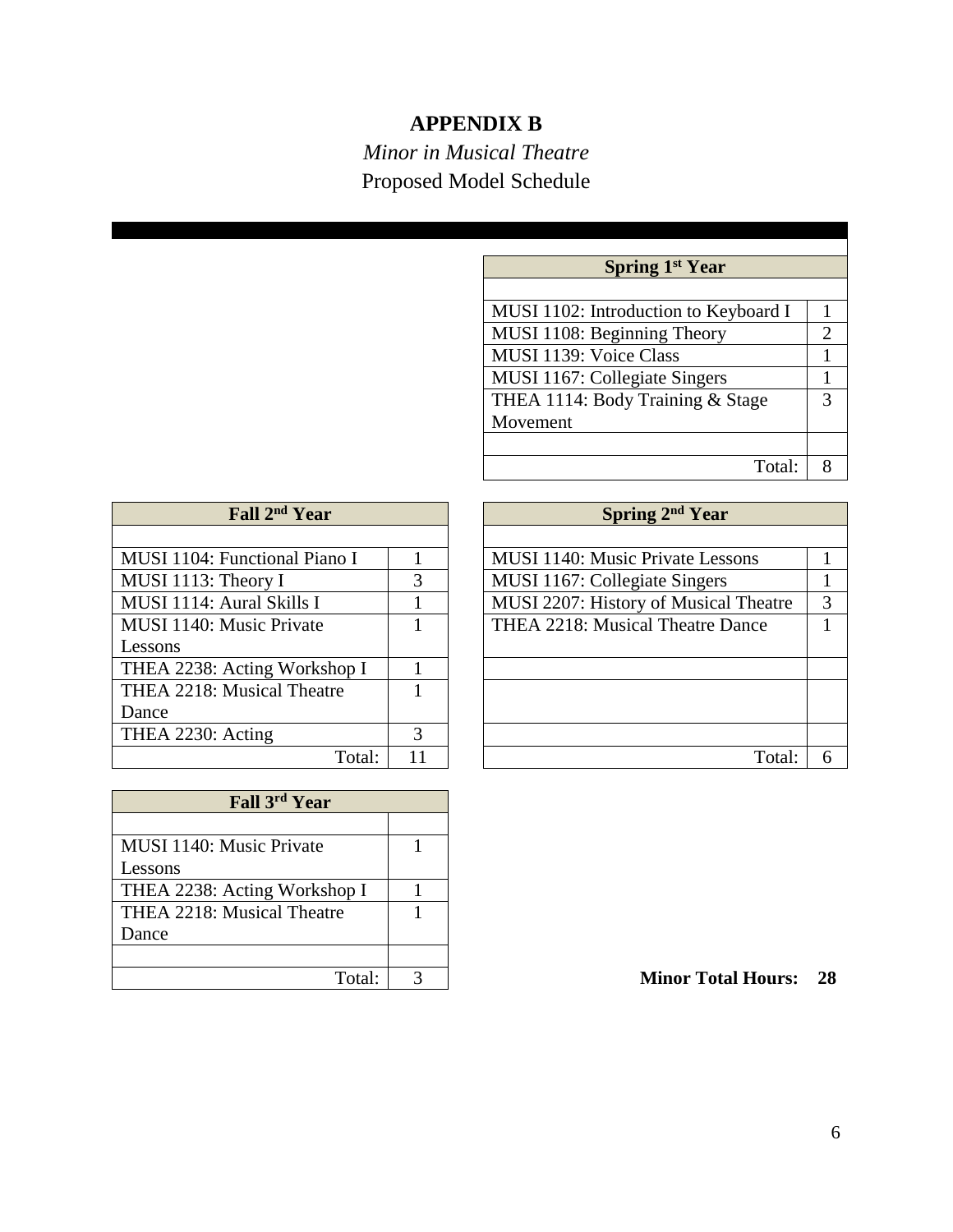## **APPENDIX C**

Minor in Musical Theatre

## **COURSE DESCRIPTIONS**

## **MUSI 2207 HISTORY OF MUSICAL THEATRE 3 HRS**

A chronological survey of the development and history of musical theatre from the mid-nineteenth century to the present. Emphasis will be placed on influential composers, lyricists, directors, choreographers and performers from musical theatre history with special focus on major periods and works. The class will also discuss the ways that the musical both forms and reflects ideas about American and personal identity, as well as attitudes towards race, ethnicity, gender, and interpersonal relationships. Students will be expected to listen to/watch assigned recordings outside of class.

### **THEA 2218 MUSICAL THEATRE DANCE 1 HR**

This course is designed to develop the student's ability to understand and properly execute various dance styles prevalent in American musical theatre. Emphasis will be on the development of proper body movement, building strength, flexibility and learning techniques. Students will also learn awareness of musicality and artistic expression. Repeatable. Instructor approval required.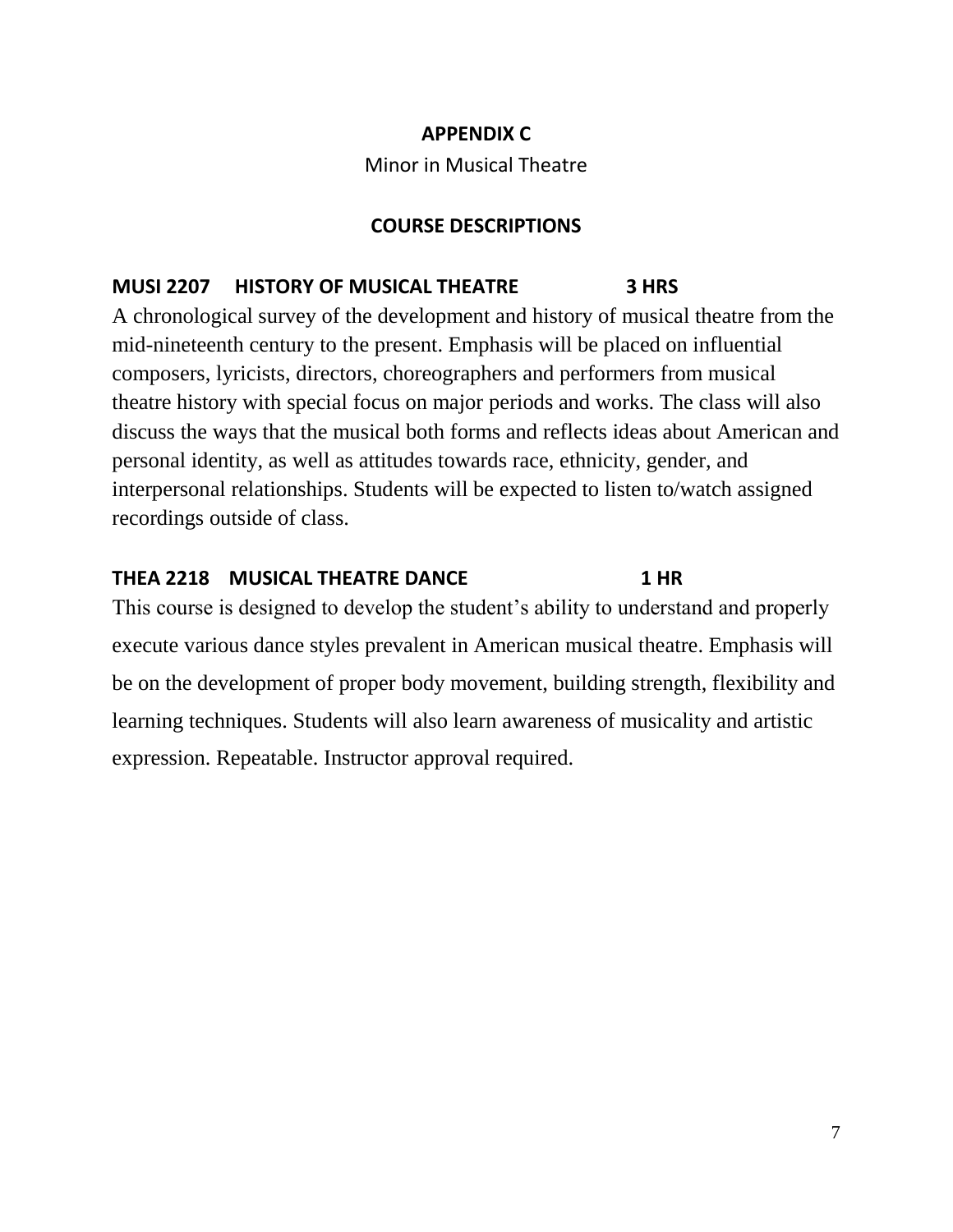## **APPENDIX D**

### Minor in Musical Theatre

### **DETAILED COURSE DESCRIPTIONS**

### **MUSI 2207 HISTORY OF MUSICAL THEATRE 3 HRS**

A chronological survey of the development and history of musical theatre from the midnineteenth century to the present. Emphasis will be placed on influential composers, lyricists, directors, choreographers and performers from musical theatre history with special focus on major periods and works. The class will also discuss the ways that the musical both forms and reflects ideas about American and personal identity, as well as attitudes towards race, ethnicity, gender, and interpersonal relationships. Students will be expected to listen to/watch assigned recordings outside of class.

#### **TEXTS**

Stempel, Larry. *Showtime: A History of the Broadway Musical Theatre*. College Edition. New York: W.W. Norton. 2011.

### **COURSE OUTLINE**

- 1. Elements of the Musical
	- a. Music
	- b. Book
	- c. Directors
	- d. Staging
	- e. Dance
	- f. Actors
	- g. Design
- 2. Musical Theatre Roots
	- a. Minstrel shows
	- b. Vaudeville
	- c. Operetta
- 3. Tin Pan Alley and the Rise of Broadway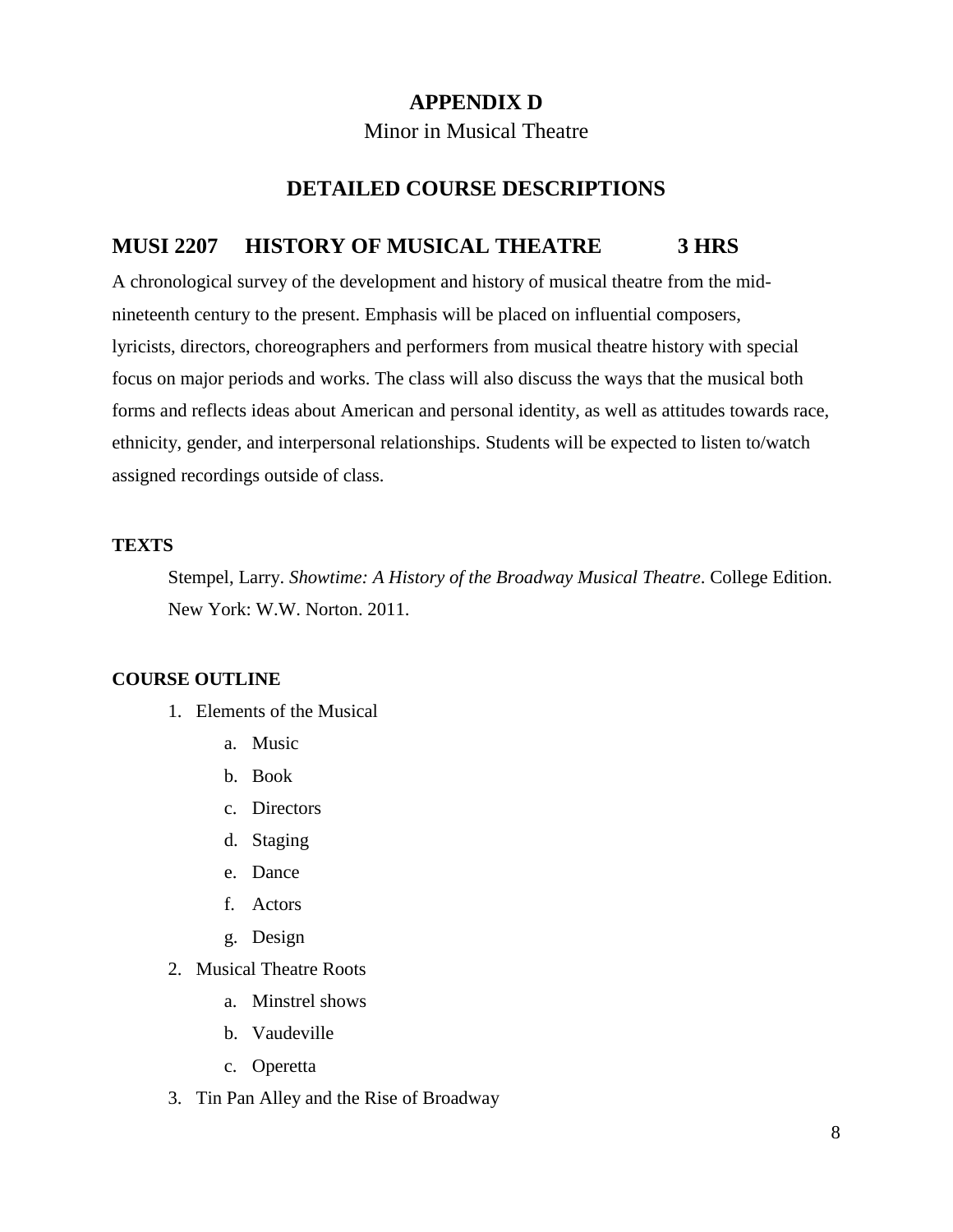- a. Irving Berlin
- b. George M. Cohan
- 4. The Integrated Musical
	- *a.* Oscar Hammerstein II
	- *b. Show Boat*
- 5. The Great American Songbook
	- a. George Gerswhin
	- b. Cole Porter
	- c. Rodgers and Hart
- 6. The Musical Play
	- a. Rodgers and Hammerstein
	- b. Lerner and Loewe
- 7. Broadway Opera
	- a. *Porgy and Bess*
	- b. Leonard Bernstein
	- c. *West Side Story*
- 8. "Off" Broadway and Rock 'n' Roll on Stage
	- a. *Hair*
	- b. *Bye Bye Birdie*
	- c. *Jesus Christ Superstar*
- 9. The Concept Musical
	- a. *Cabaret*
	- b. *Follies*
- 10. Modern Choreography
	- a. De Mille
	- b. Champion
	- c. Fosse
- 11. Stephen Sondheim and Hal Prince
	- a. *Company*
	- b. *A Little Night Music*
	- c. *Sweeney Todd*
	- d. *Merrily We Roll Along*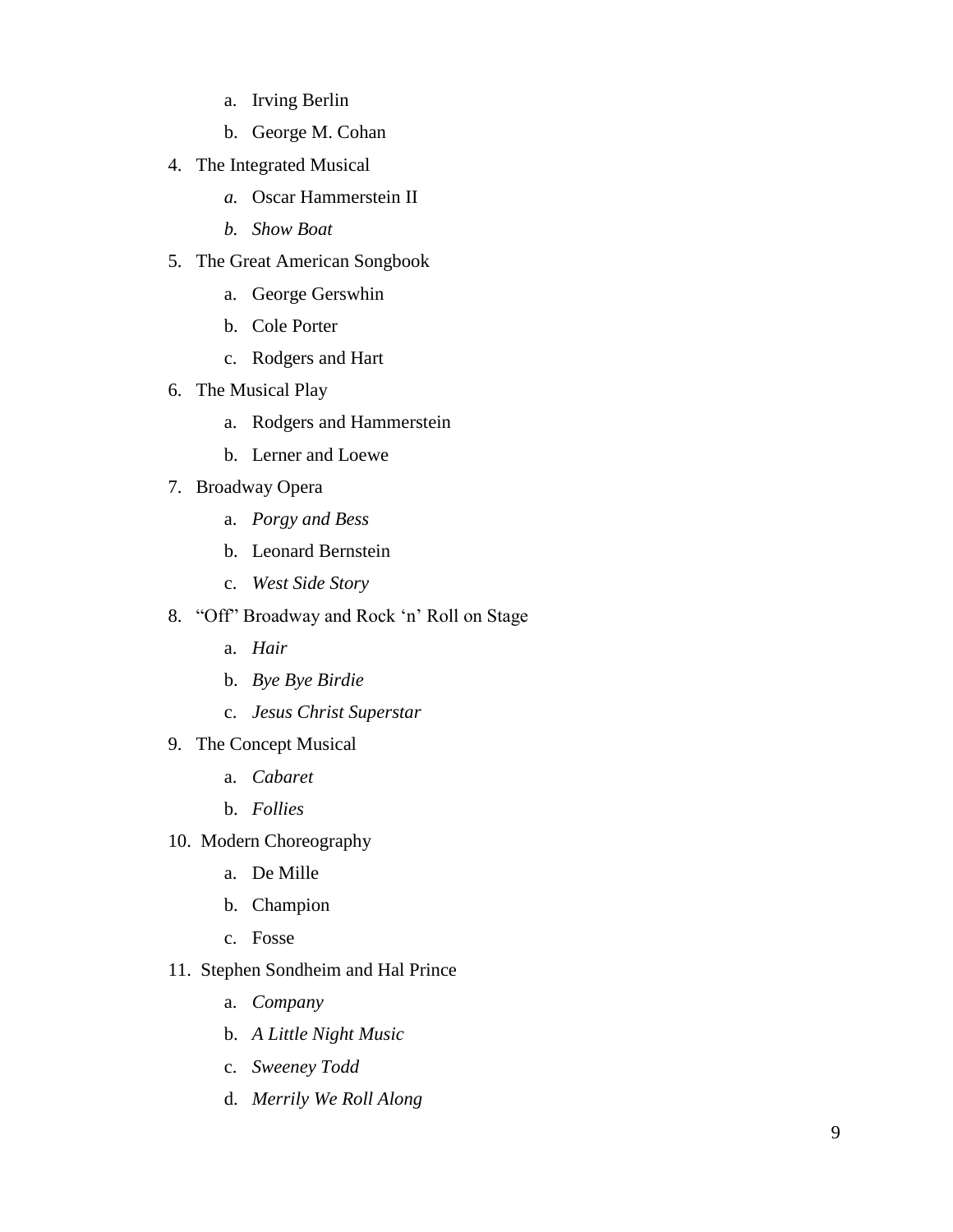#### 12. The Megamusical!

- a. *Cats*
- b. *Phantom of the Opera*
- c. *Les Miserable*
- 13. The 1990s
	- a. *Rent*
	- b. Disney
- 14. 2000s and beyond
	- a. Juke Box Musicals
	- b. *Wicked*
	- c. Film on Broadway

### **COURSE OUTCOMES/ASSESMENTS**

- **Outcome 1**: Students will classify various pieces of musical theatre by historical period and style.
	- o **Assessment:** reflection papers, in-class discussion questions, tests/quizzes
- **Outcome 2:** Students will compare and contrast musical repertoire through discussed works, composers, and styles.
	- o **Assessment:** reflection papers, in-class discussion questions, tests/quizzes
- **Outcome 3:** Students will demonstrate critical thinking skills by analyzing how the history of musical theatre is connected to larger political, economic, and social developments in American history.
	- o **Assessment:** reflection papers, historical/analytical research term paper

### THEA 2218 MUSICAL THEATRE DANCE 1 HR

This course is designed to develop the student's ability to understand and properly execute various dance styles prevalent in American musical theatre. Emphasis will be on the development of proper body movement, building strength, flexibility and learning techniques. Students will also learn awareness of musicality and artistic expression. Repeatable. Instructor approval required.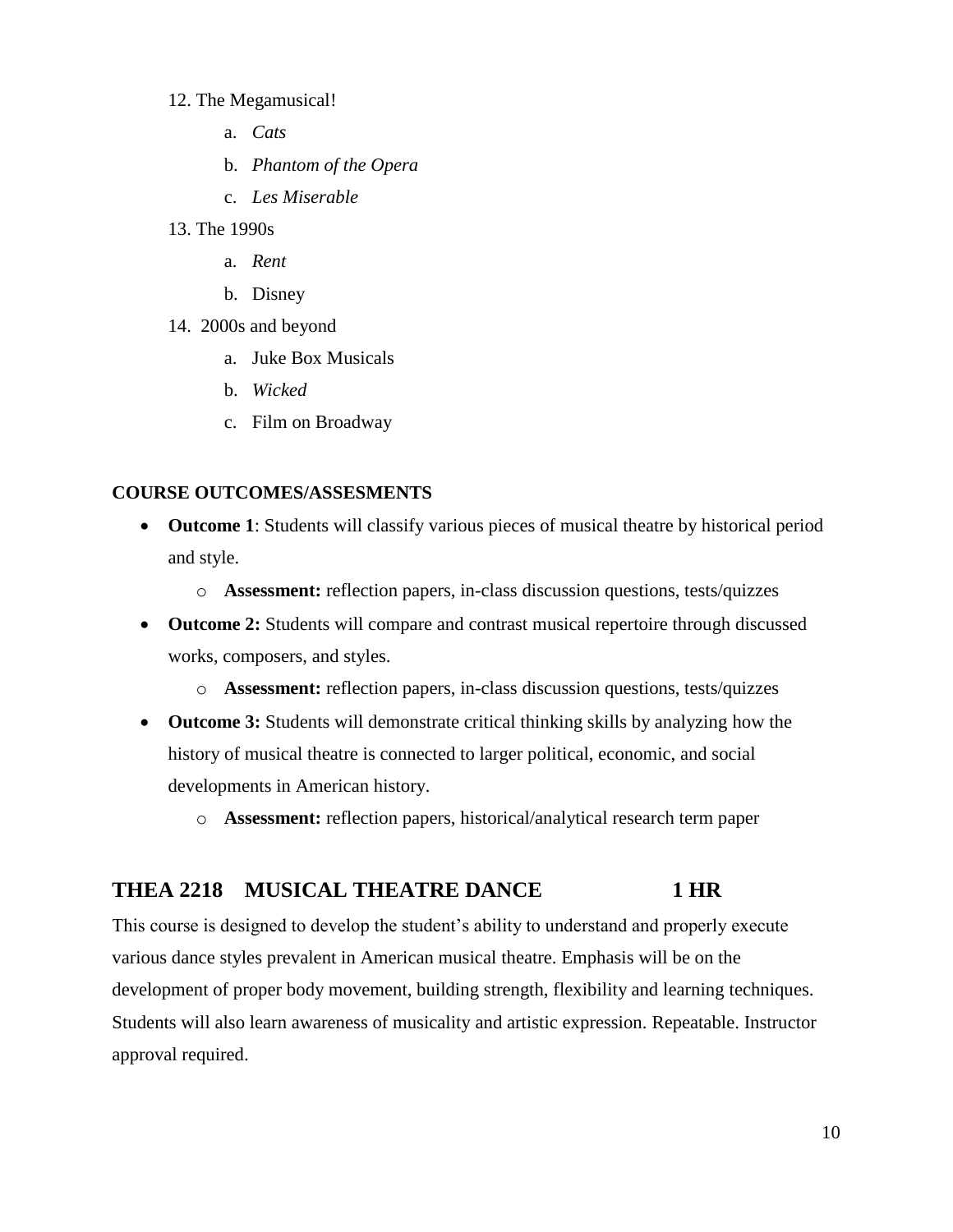### **COURSE OUTLINE**

- 1. Introduction to American Ballet
	- a. Barre Principles
	- b. Alignment
- 2. Early Jazz Dance
	- a. Jack Cole
	- b. Jerome Robbins
	- c. Michael Kidd
- 3. Tap Technique
	- a. Gower Champion
	- b. Gregory Hines
- 4. Modern Jazz Dance
	- a. Bob Fosse
	- b. Michael Bennett
- 5. Contemporary Dance/Hip Hop
	- a. Andy Blankenbuehler
	- b. Tricia Miranda

### **COURSE OUTCOMES/ASSESMENTS**

- **Outcome 1:** Students will be able to identify and demonstrate the stylistic attributes of historically influential musical theatre choreographers
	- o **Assessment:** in-class lectures, student research and presentations
- **Outcome 2:** Students will develop basic body mechanics and dance techniques essential to musical theatre
	- o **Assessment:** in-class performances
- **Outcome 3:** Students will gain experience working collaboratively in ensemble-based choreography
	- o **Assessment:** in-class performances, final group project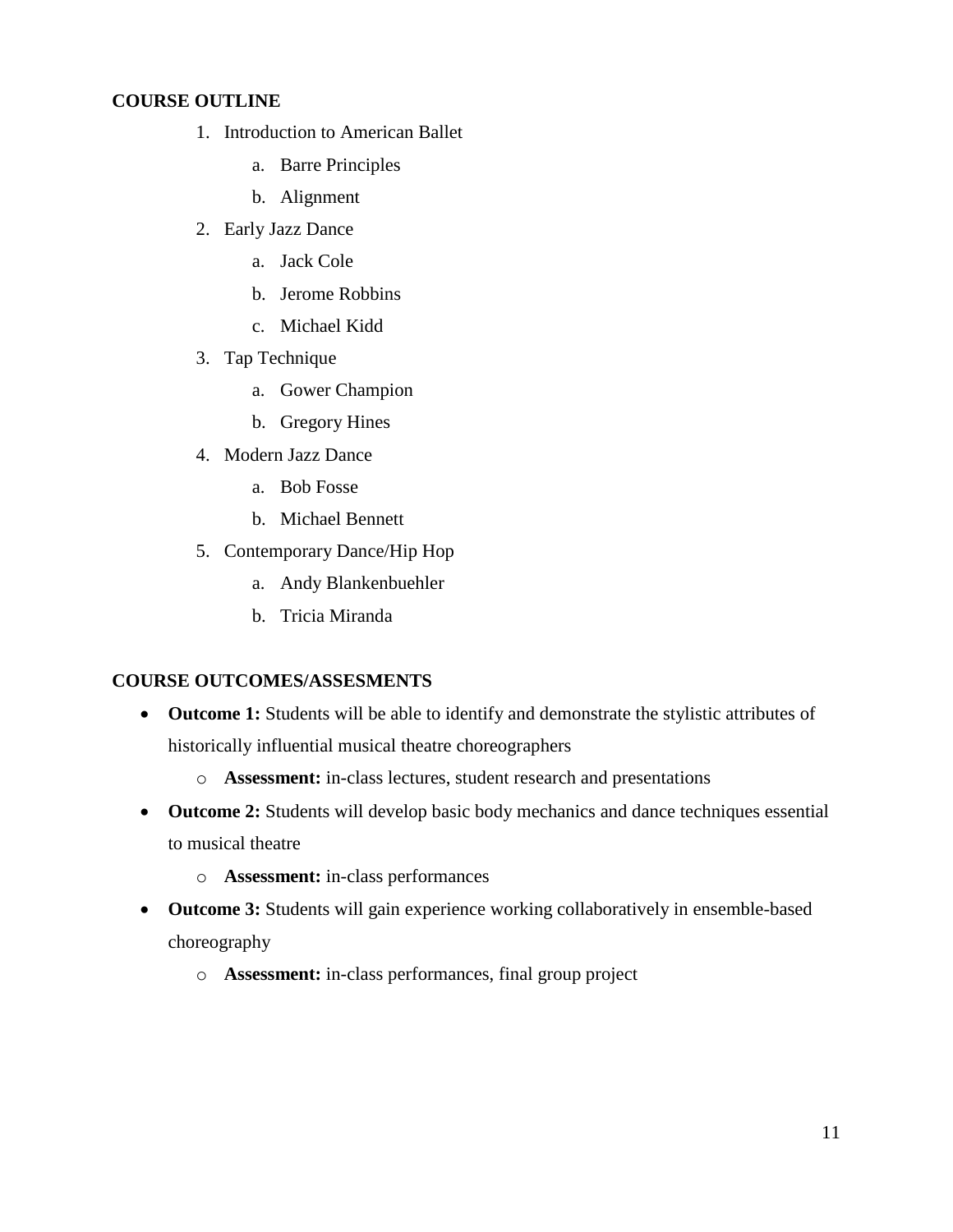## **APPENDIX E**

Minor in Musical Theatre

## **PROGRAM OUTCOMES AND ASSESSMENTS**

### **Based on standards set by the National Association of Schools of Theatre (NAST)**

Students who complete this program of study will:

- Develop basic music skills, including keyboard skills, music theory, ear training, sight reading, and part-writing
	- o **Course(s) Mapped to Outcome:** MUSI 1102: Introduction to Keyboard I, MUSI 1104: Functional Piano I, MUSI 1108: Beginning Theory, MUSI 1113: Theory I, MUSI 1114: Aural Skills I
- Develop singing skills through individual lessons, ensembles, and performances
	- o **Course(s) Mapped to Outcome:** MUSI 1139: Voice Class, MUSI 1140: Music Private Lessons, MUSI 1167: Collegiate Singers, THEA 2238: Acting Workshop I
- Develop acting skills through coursework and performances
	- o **Course(s) Mapped to Outcome:** THEA 2230: Acting, THEA 2238: Acting Workshop I
- Develop dance and movement skills appropriate to musical theatre
	- o **Course(s) Mapped to Outcome**: THEA 1114: Body Training and Stage Movement, THEA 2218: Musical Theatre Dance
- Develop an understanding of various styles, genres, and compositional procedures in musical theatre since 1900
	- o **Course(s) Mapped to Outcome**: MUSI 2210: History of Musical Theatre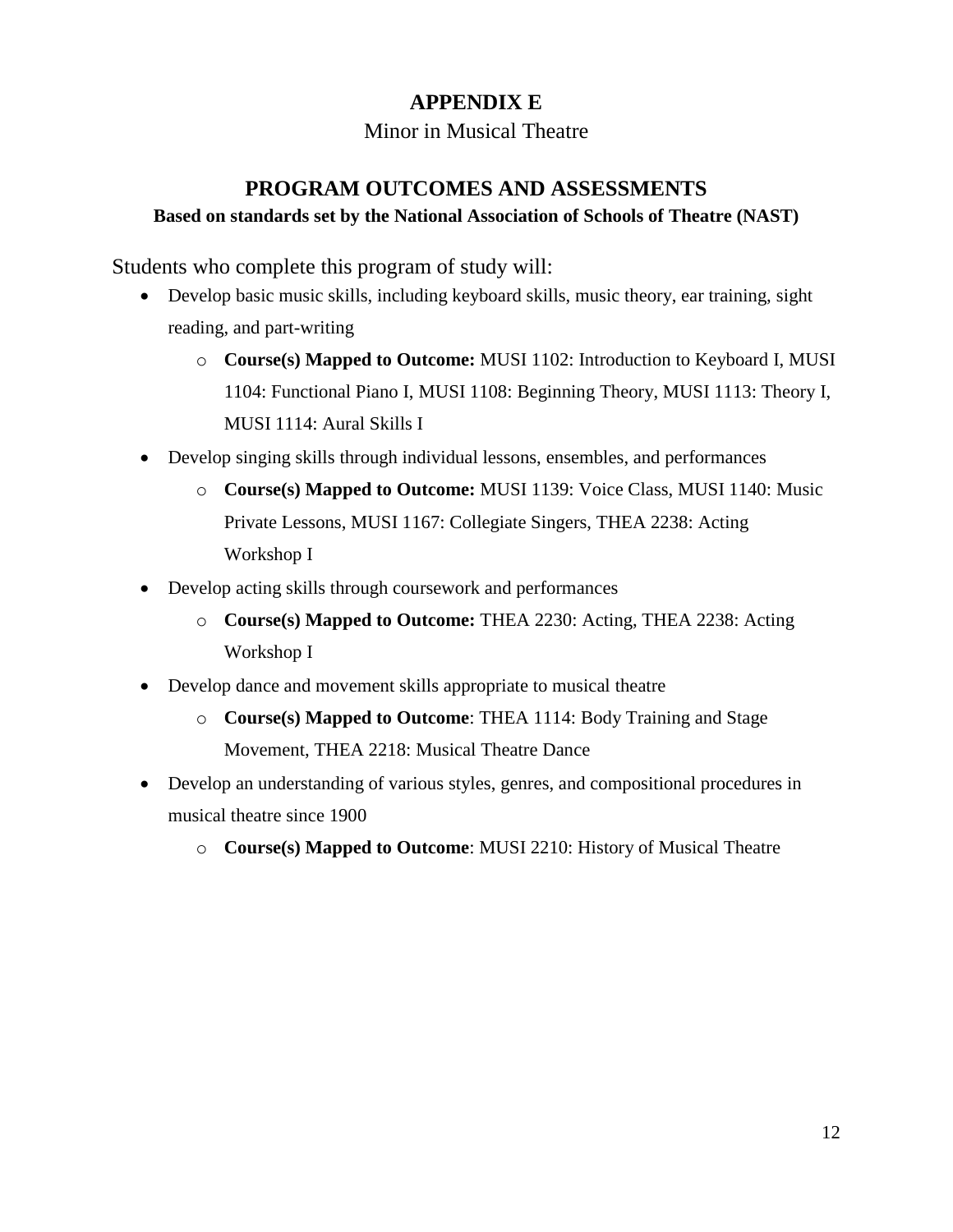## **APPENDIX F** Minor in Musical Theatre

### **MEMO**

To: FSU Curriculum Committee From: Jim Matthews, Chair of General Studies Committee Re: History of Musical Theatre course Date: 4/17/2018

At Dr. Brian Wright's request, I have reviewed his proposed course on the History of Musical Theatre. We are currently engaged in a complete revision of the General Studies program into a new Core Curriculum and are not accepting new applications for courses to be considered for General Studies credit. However, the proposal I read would be eligible for inclusion in the Core Curriculum as a general education Fine Arts course. As such, it would be one option among many and would not affect the credit requirements of any program. The committee will be happy to entertain a proposal for this course after the curriculum revision is complete and a new procedure for course applications is available.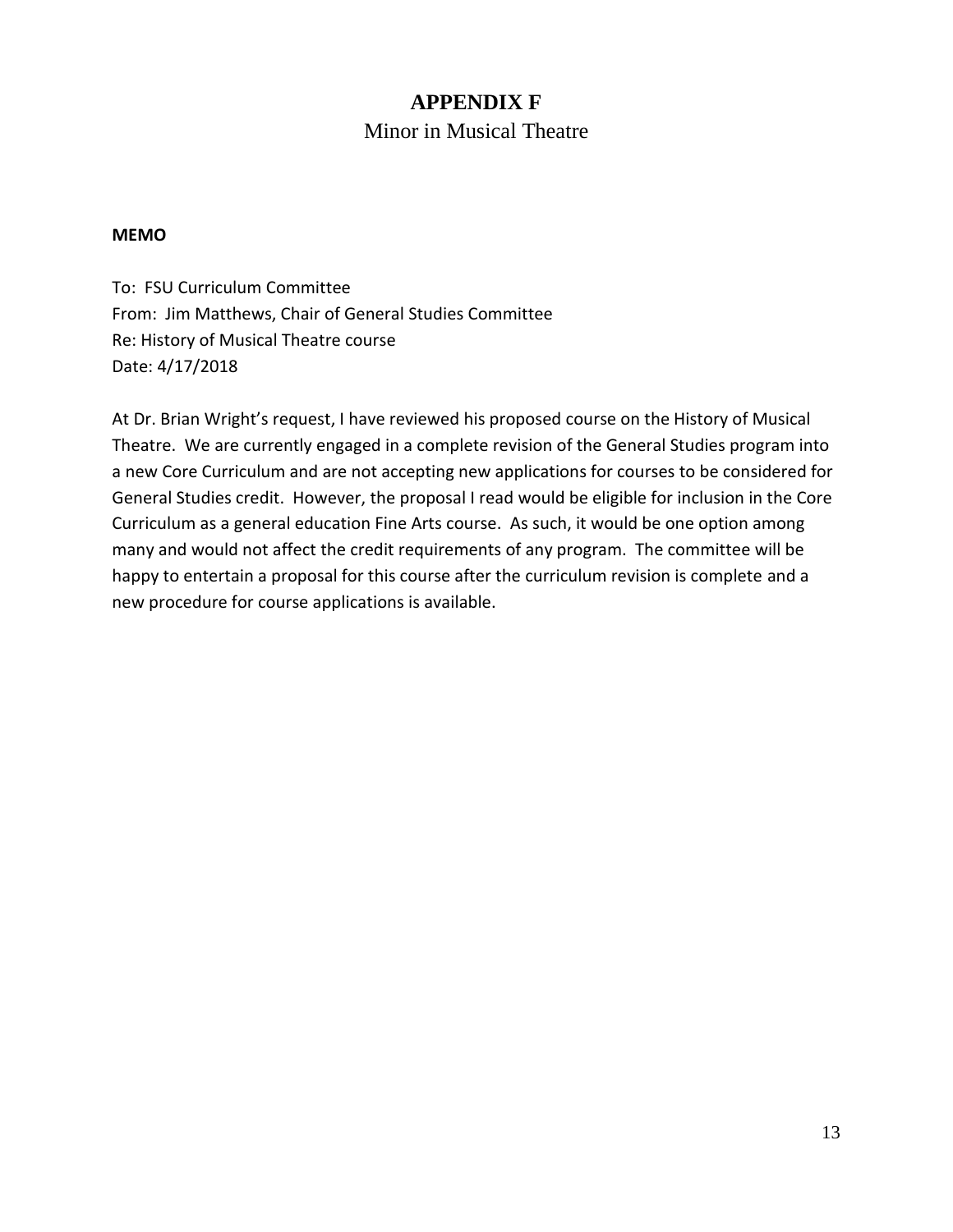## **APPENDIX G**

Minor in Musical Theatre

### **LETTER OF SUPPORT FROM INTERIM DEAN ROBERT MILD**

This letter is to express my support for the proposal to add a Minor in Musical Theatre to the curriculum. The School of Fine Arts has a rich history of theatrical productions, many of them musicals. In fact, the Town and Gown Players have been producing musicals almost every summer since the 1950s. Just ask anyone old enough to remember the shows put on in the red and white summer tent and you'll quickly find out how important they were to the Fairmont community. As an historical note, the end of tent era came in 1972 when Lawrence Wallman and George Turley took their final bows following a performance of Oklahoma.

There has been an increased demand from the students for our offering additional courses in this area as students that sing, dance, and act are more likely to find internship and employment opportunities than those with lesser training. This Minor could easily be added to the curriculum with a limited need for new resources. The courses needed for this Minor already exist within the curriculum with the exception of dance, although some dance (Ballroom) is offered through Pierpont Community and Technical College.

In closing, I firmly believe that this minor in Musical Theatre fills a need in our curriculum and could be easily added. Therefore, I recommend that this curriculum proposal be approved.

Should you have any questions regarding my support for this proposal, please do not hesitate to contact me.

Sincerely,

Robert E. Mild. Jr., Interim Dean School of Fine Arts Senior Level Professor of Communication Fairmont State University [robert.mild@fairmontstate.edu](mailto:robert.mild@fairmontstate.edu) 304-367-4167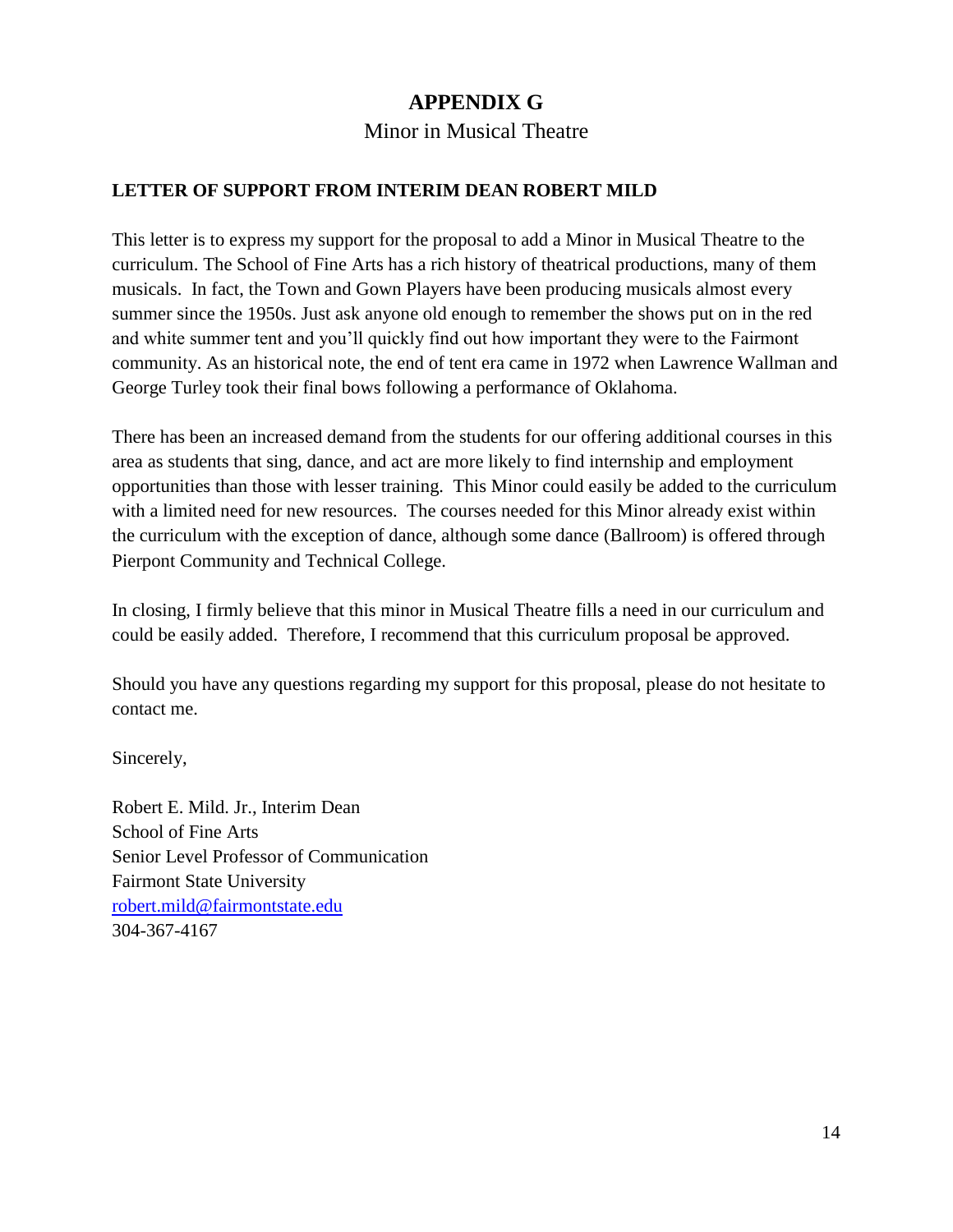## **APPENDIX H**

### Minor in Musical Theatre

### **Note from Registrar confirming the availability of new course numbers**

Dr. Wright—

I can confirm that the two course numbers listed below are currently available for use in your curriculum proposal.

Please let me know if you have any questions. Sincerely,

Lori Schoonmaker, M.A.

Associate Registrar/PDSO

Fairmont State University 1201 Locust Avenue Fairmont, WV 26554 (304) 367-4141 FAX: (304) 367-4789

\*\*\*

**From:** Wright, Brian **Sent:** Thursday, May 24, 2018 12:31 PM **To:** FSU Office of the Registrar <registrar@fairmontstate.edu> **Subject:** Curriculum Proposal Check

Hello,

The Department of Music is currently working on a curriculum proposal for a new minor in musical theatre. This necessitates the creation of two classes, and I am writing to confirm that each of these course numbers are available for use:

- MUSI 2207
- THEA 2218

Many thanks,

Brian F. Wright, Ph.D. Fairmont State University Department of Music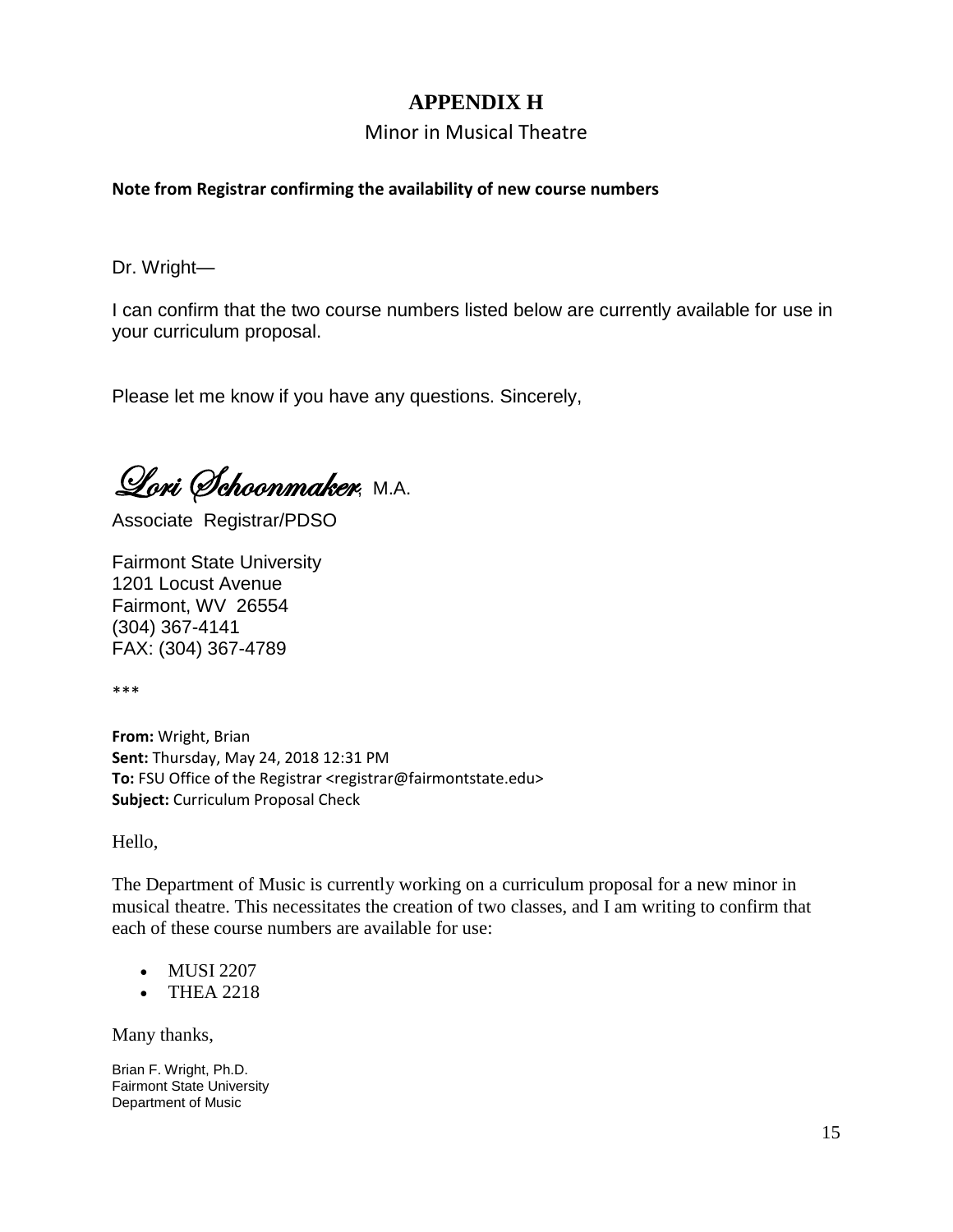### **RECOMMENDATIONS OF THE COMMITTEE ON ADMISSIONS AND CREDITS**

The Committee on Admissions and Credits has voted to recommend the following policy changes:

1.) That the requirement of a grade point deficit be removed from the qualifications for Academic Forgiveness.

2.) That the scope of Academic Forgiveness be extended to include courses transferred in from other institutions.

3.) That the Test of English for International Communication (TOEIC) be added (with the minimum score of 605) to the list of reliable language-proficiency tests available for international students.

The Committee on Admissions and Credits has voted to recommend the following changes to the Committee's membership:

4a.) That the Admissions Manager and the Manager of Recruitment become *ex-officio* members, replacing the former Director of Recruiting and Admissions (though it is not entirely certain that Recruitment needs to be so represented).

4b.) The Committee approved Dr. Kirby's suggestion that the Director of the Center for Educational Support Programs be made an *ex-officio* member, and recommends that the Senate act accordingly.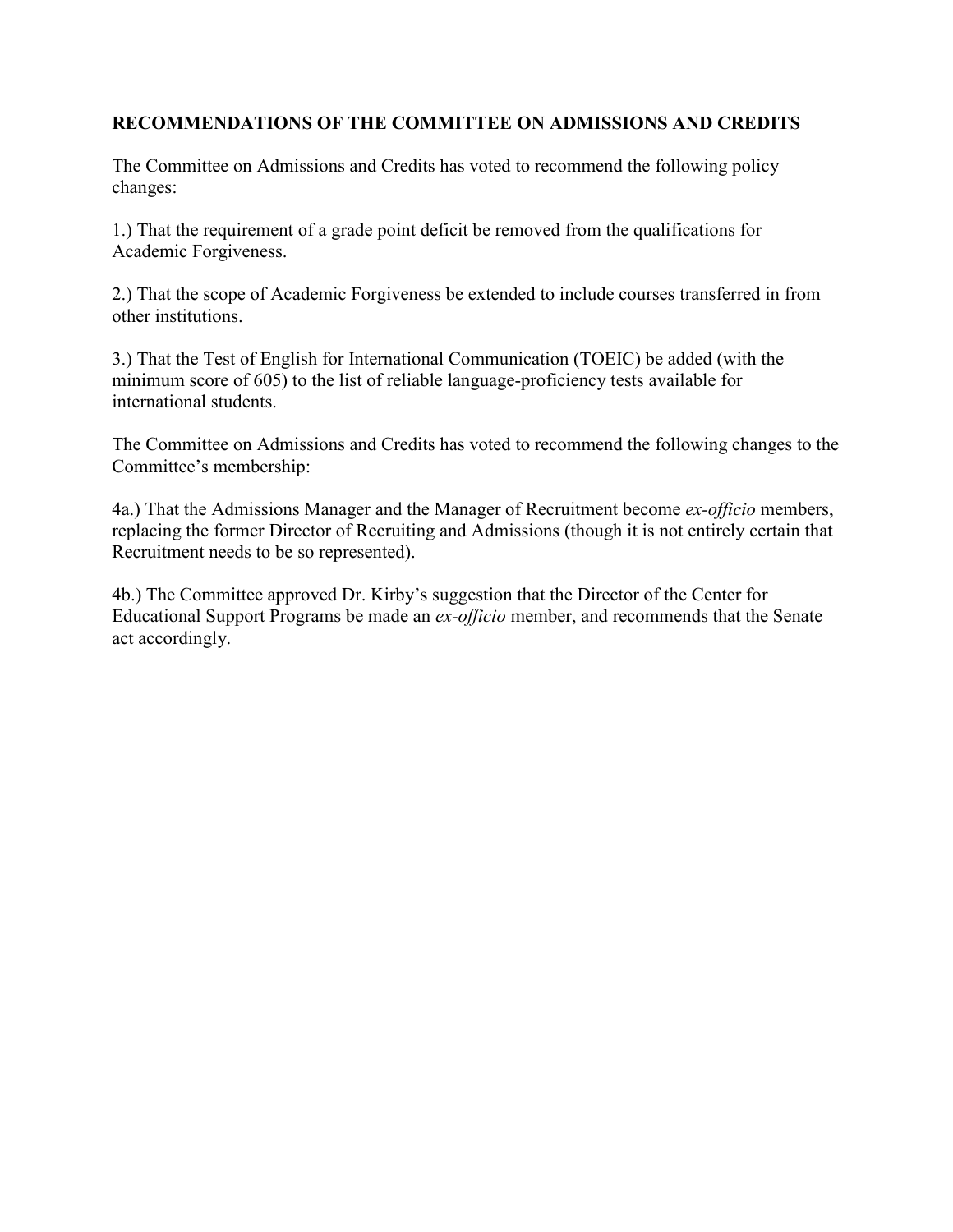The Faculty of Fairmont State University recognizes the Board of Governors' responsibility for the selection of the next president. The Faculty, in the form of the attached petition, and in this Faculty Senate Resolution, request an increase in the Faculty representation on the Presidential Search Committee. The Faculty seeks to share its expertise in the vetting and initial interview process.

Be It Resolved that:

We the Faculty support the Board of Governors' choice of a leader who:

- Has the spirit of entrepreneurship with demonstrated skill in community, state, national, and international fundraising:
- Has demonstrated the ability to communicate to funding bodies the proven cost-benefit of public higher education;
- Has experience in higher education budgeting with sound ideas about allocating funds under conditions of limited resources;
- Has demonstrated the public relations skills necessary to promote Fairmont State to its  $\bullet$ numerous constituencies;
- Has demonstrated the interpersonal skills necessary to create sound agreements between the University and Pierpont Community & Technical College;
- Understands and has demonstrated support of the role of strong athletic programs, extracurricular activities, and programmatic initiatives in promoting a sense of belonging across the campus, promoting enthusiasm within the alumni, and in connecting the University with the surrounding community;
- Understands and has demonstrated commitment to the University's mission is to prepare students for the twenty-first century workplace and the civic responsibilities of local, state, national, and global communities.

## Be It Further Resolved that:

The Faculty of Fairmont State University are seeking additional representation on the Presidential Search Committee because of our commitment to the Institution. We seek to ensure the University's continued success as an institution of higher learning for which Faculty are significantly responsible, including inspiring students with the desire for lifelong learning; providing students the foundation to meet their goals in life and to progress to a gratifying level of significance in their chosen profession; and instilling in students the ethical and aesthetic values which enable them to appreciate life in the context of truth, beauty and the good.

In order for FSU to meet its academic responsibilities we the Faculty believe that the next President of FSU should meet the following qualifications, experience, and qualities:

- Earned doctoral degree;
- Progression through the academic ranks from faculty member to senior-level positions, such as dean, vice-president, or provost;
- Measurable intellectual and scholarly accomplishments;
- Demonstrable commitment to shared governance;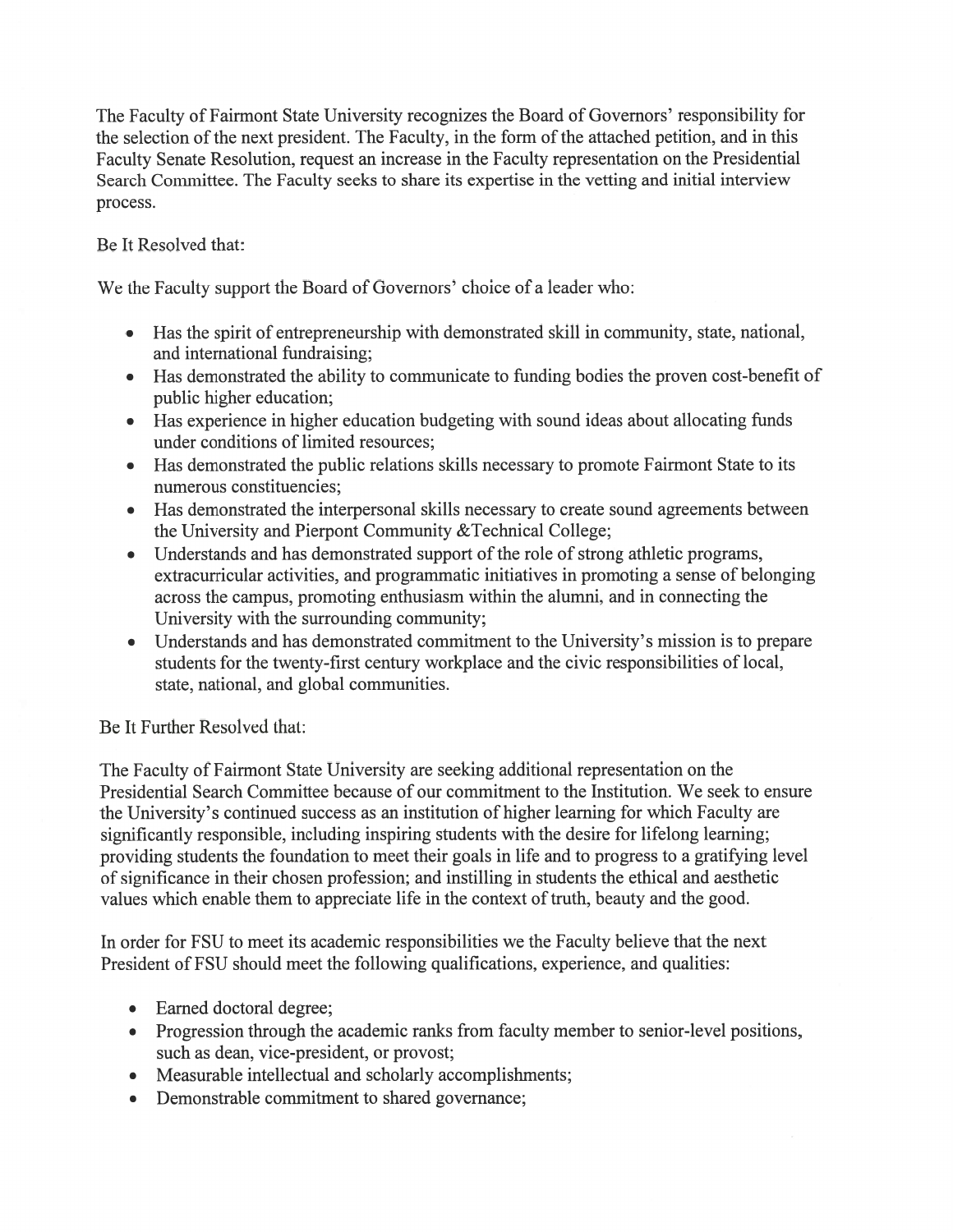- Demonstrable understanding that faculty tenure promotes the free exchange of ideas and  $\bullet$ creation of knowledge;
- Demonstrable commitment to academic standards and freedom;  $\bullet$
- Demonstrable commitment to using search committees and national searches for faculty  $\bullet$ and administrative positions;
- Demonstrable ability to communicate with faculty in the context of the academic  $\bullet$ mission:
- Demonstrable commitment to working with faculty, chairs, and deans to support programmatic development to enhance the recruitment of quality students;
- Demonstrable success in increasing student enrollment and retention, and a commitment  $\bullet$ to keeping Fairmont State affordable;
- Demonstrable commitment to transparency between administration and Faculty and a vision for the relationship among faculty, chairs, deans, and the Chief Academic Officer;
- Demonstrable commitment to transparency in budgetary and other functions of the Office of the President:
- Demonstrable commitment to an Office of Institutional Research and understanding of the relationship of institutional research data to student success and institutional improvement:
- Demonstrate an understanding of what types of institutional services and structures  $\bullet$ support faculty communication;
- Demonstrable commitment to academic alliances with the secondary schools and  $\bullet$ articulation agreements with community colleges and other institutions of higher learning:
- Understand the detrimental effects that a high number of temporary faculty can have upon shared governance and the free exchange of ideas and knowledge, and have a vision for improving full-time faculty ranks;
- Understand the detrimental effects of long term appointments of interim administrators, and have a vision for avoiding lengthy interim appointments.
- Recognition of and commitment to the importance of ethics in the mission of higher  $\bullet$ education and demonstrable achievement of the highest ethical standards in administrative actions and decisions.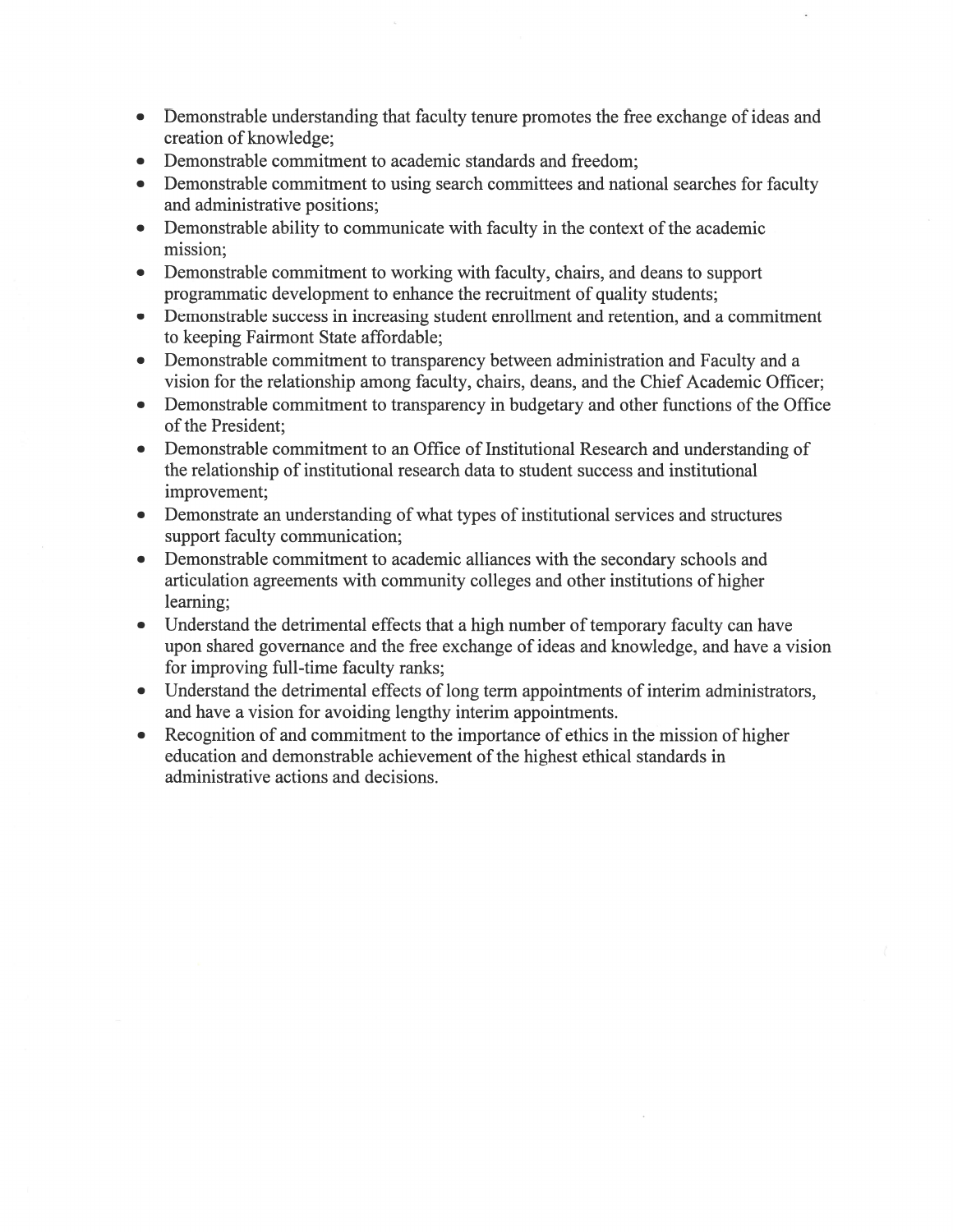

### **2019 Fall Semester**

Thursday, August 15 Move-In Day Friday, August 16 Student Convocation Monday, August 19 Classes Begin Friday, August 30 PR or NP Grades Due Monday, September 2 Labor Day, No Classes Friday, September 13 Early Alert Grades Due Friday, October 11 Midterm Monday, October 14 Fall Break, No Classes Tuesday, October 15 2nd 8-week Classes Begin Monday-Friday, November 25-29 Thanksgiving Recess, No Classes Friday, December 6 Last Day of Classes Monday–Friday, December 9-13 Final Exams Saturday, December 14 Commencement Tuesday, December 17 Last Day for Faculty

### **2020 Spring Semester**

Monday, January 13 Classes Begin Friday, January 24 **PR or NP Grades Due** Friday, February 7 Early Alert Grades Due Friday, March 6 Midterm Monday–Friday, March 9-13 Spring Break, No Classes Monday, March 16 2nd 8-Week Classes Friday, April 10 Spring Holiday, No Classes Friday, May 1 Last Day of Classes Monday–Friday, May 4-8 Final Exams Saturday, May 9 Commencement Tuesday, May 12 Last Day for Faculty

### **2020 First Summer Term (6 weeks)**

Monday, May 18 Classes Begin

Monday, May 25 Memorial Day, No Classes Thursday, June 26 First Summer Term Ends

### **2020 Second Summer Term (6 weeks)**

Monday, June 29 Classes Begin

Thursday, August 6 Second Summer Term Ends

### **2020 Full Summer Term (12 weeks)**

Monday, May 18 Classes Begin Thursday, August 6 Term Ends

## **Fairmont State University**

2019-2020 Academic Calendar

Wednesday-Friday, August 14-16 Opening Session and Professional Development

Wednesday–Friday, January 8-10 Opening Session and Professional Development Monday, January 20 Martin Luther King Day, No Classes